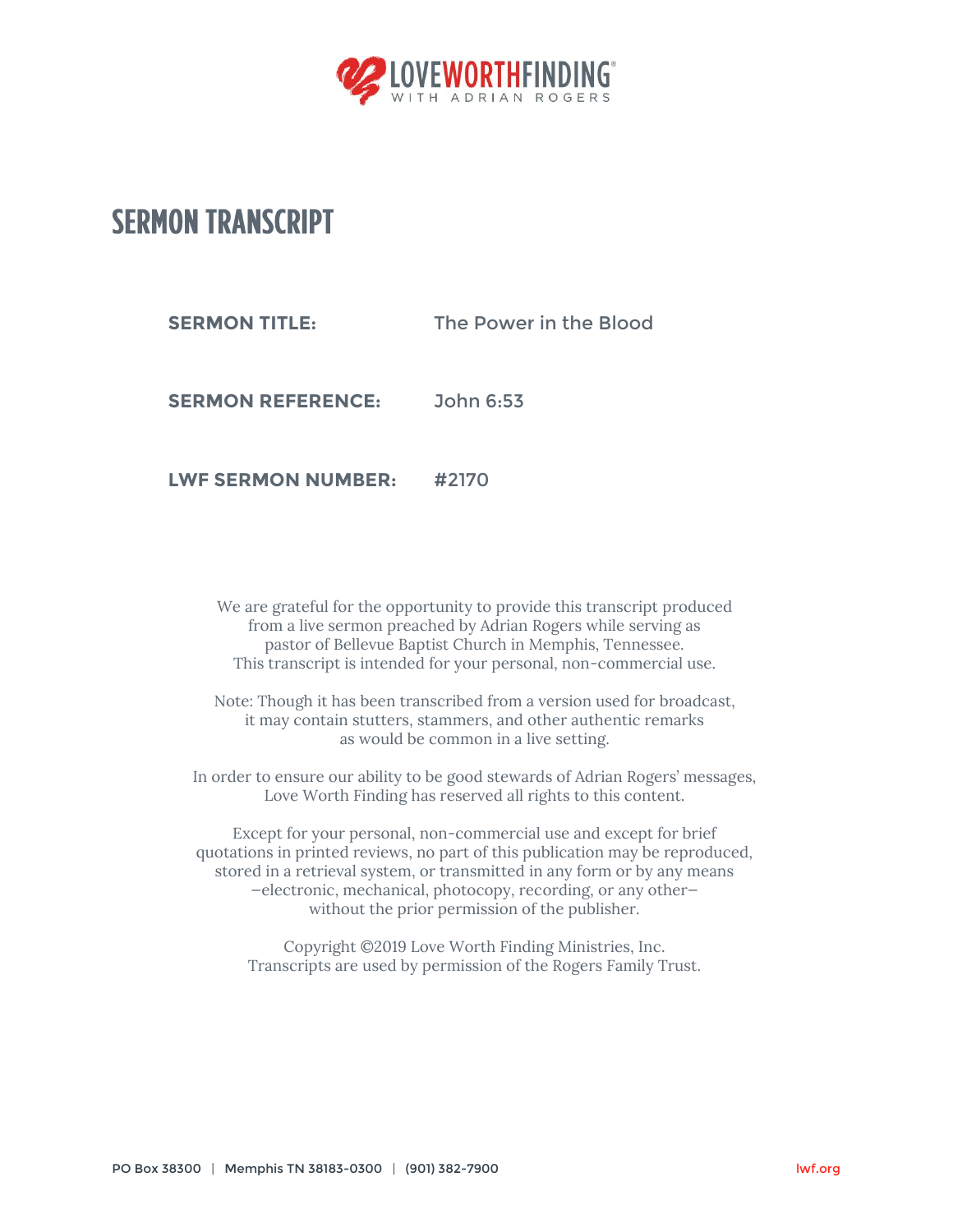Take your Bibles, find John chapter 6 would you please, and look up here. Some years ago, Billy Graham was preaching as a young man, and you know God's anointing and God's power has been on Billy Graham for many, many years, and I read somewhere where a young professor from Cornell University said to Billy Graham, to the young Billy Graham, "Billy, you're gifted. You have power. You have persuasion. But I want to give you some advice. If you expect to be used in a worldwide way, you're going to have to leave out that blood stuff." Talking about the blood of Jesus. "Leave out the blood." Billy Graham said, "I determined at that moment to preach more on the blood of Jesus Christ than ever before." And thank God for that.

I want to talk to you today about the power of the blood. Would you turn to John chapter 6, beginning in verse 53, and read with me. "*Then Jesus said unto them, 'Verily, verily, I say unto you, except ye eat the flesh of the Son of man, and drink His blood, ye have no life in you*,'" underscore that phrase, "*life in you*." "*Whoso eateth My flesh, and drinketh My blood, hath eternal life; and I will raise him up at the last day. For My flesh is meat indeed, and My blood is drink indeed. He that eateth My flesh, and drinketh My blood, dwelleth in Me, and I in him. As the living Father hath sent Me, and I live by the Father, so he that eateth Me, even he shall live by Me*."

Many Christians are failing in their Christian life. They are miserable representations of the Lord Jesus Christ. Jesus Christ declared and manifested the Father, but I wonder how many of us are declaring and manifesting Jesus Christ.

I've told you about a little boy one time who had a mangy, old mutt, a dog. Somebody asked him, said, "What kind of a dog is that dog?" The little boy said, "He's a police dog." The man said, "Well, he doesn't look like a police dog," and the little guy said, "Well, he's in the secret service." Now, I think I know a lot of Christians who're in the secret service. I mean, they may be saved, but you would never know it by looking at them the way they talk, the way they walk, the way they act, the way they live. They do not have that power that God wants them to have. The life of Jesus Christ is not in them. And the difference is they have never discovered the power of the precious blood of Jesus Christ.

Now let me tell you several things about the blood of the Lord Jesus Christ. First of all, friend, **it is sacred blood**. Now what I mean by that is this; that while Jesus Christ had a human body, the blood that flowed through His veins was not like the blood of any other man, any other woman. His blood was sacred blood. This is the reason that Jesus was born of a virgin.

Did you know that the blood type is determined not by the mother, but by the Father? Did you know that? That's the reason why sometimes they can have a paternity suit and prove who may have fathered a particular child. Some people have the idea that the blood that's in the baby's life and the blood that's in the mother's life interchanged somehow and flow together. No, no. The mother may have one type and, and the child may have another type of blood altogether.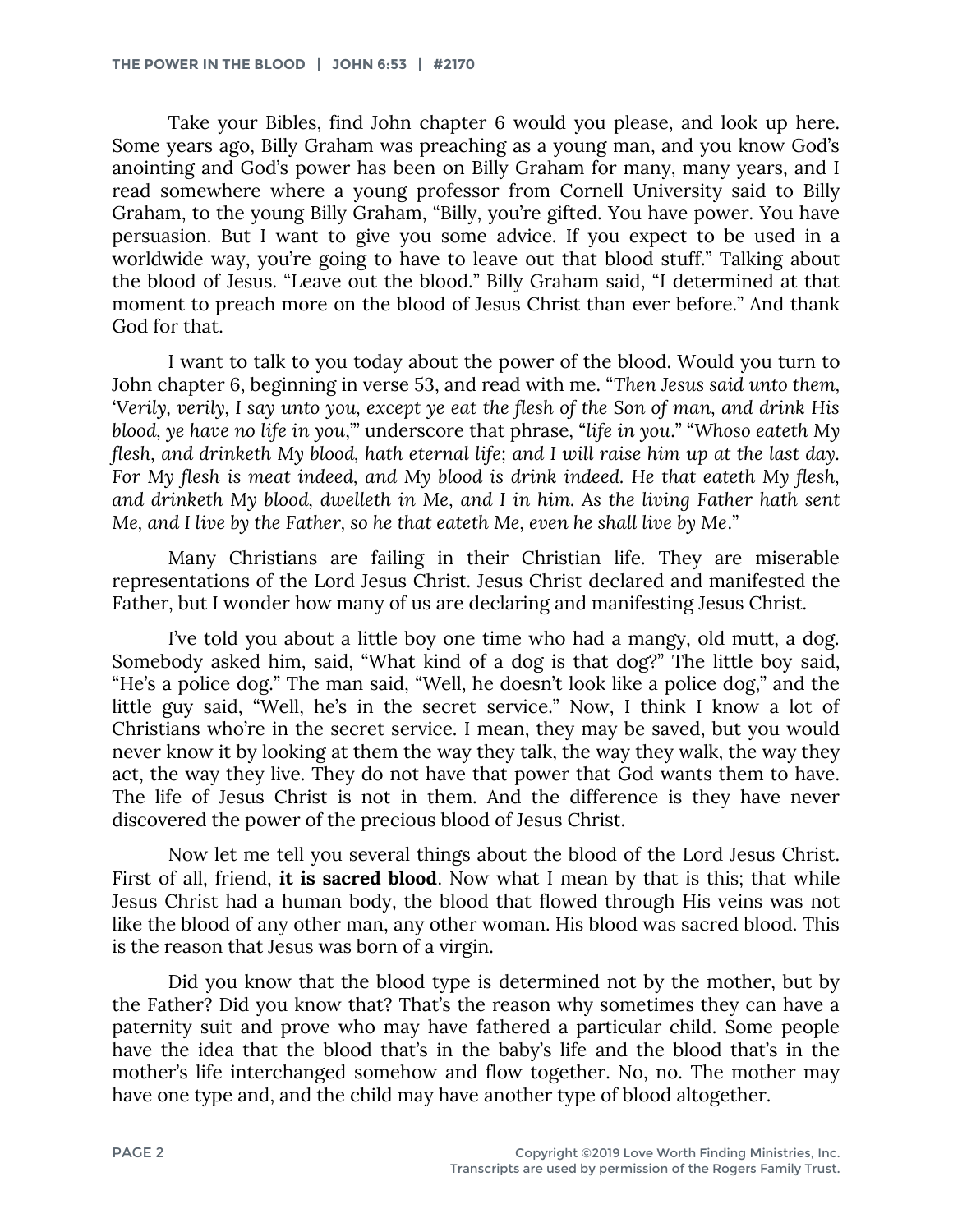Whose blood was in the Lord Jesus Christ? He was the Son of God, and I'm telling you it was God's blood that flowed through His veins. You say, "Now, wait a minute, Pastor, God doesn't have blood." He did when Jesus was here on this earth. Let me give you a verse of Scripture, it's a wonderful verse. Put it in your margin, Acts chapter 20 and verse 28. Paul is talking to the pastors of the church at Ephesus and here's what he said, "*Take heed, therefore, unto yourselves, and to all the flock over which the Holy Ghost hath made you overseers*," now listen to this statement, "*to feed the church of God, which He hath purchased with His own blood*." That's it. Who bought the church? God did. With whose blood? His own blood. I mean that the blood of God flowed through the veins of Jesus Christ. It is sacred blood.

Not only is it sacred blood, **it is shed blood**, for the Bible says, "*Without the shedding of blood there is no remission of sins*." And I say it was shed blood. It was not spilt; it was shed. Jesus said, "*No man taketh My life from Me. I lay it down of Myself. I have the power to lay it down; I have the power to take it up*." Jesus did not die as a martyr; Jesus died as a willing substitute. That sacred blood was shed blood. And because the sacred blood was shed blood, the shed blood becomes **saving blood**. We are saved by the blood of the Lamb.

Way back in the book of Leviticus, Leviticus chapter 17 verse 11. The Bible says, "*For the life of the flesh is in the blood; and I have given it to you upon the altar to make an atonement for your souls; for it is the blood that maketh atonement for the soul*." No wonder the devil wants the blood message taken out of the church. And Peter in the New Testament said in First Peter chapter 1, beginning in verse 18, "*Forasmuch as you know that you were not redeemed with corruptible things, as silver and gold, from your vain conversation received by tradition from your fathers, But with*," listen, "*the precious blood of Christ, as a lamb without blemish and without spot*."

The sacred blood, the shed blood is that saving blood. That's why He had to be born of a virgin. Had He not been born of a virgin, He would have had the blood of Adam coursing through his veins. "*In Adam all die; but in Christ shall all be made alive*." He came as He did, virgin birth, to be what He was, sinless, to do what He did, to die as a substitute for us. He became man that we might become sons of God, by the virgin birth of the Lord Jesus Christ. And we can sing it, say it, shout it, believe it; "My hope is built on nothing less than Jesus' blood and righteousness."

A Sunday School teacher asked a little girl, "Is there anything God cannot do?" She said, "Yes, there's one thing God cannot do. God cannot see my sin through the blood of Jesus Christ." For the Bible says, "*The blood of Jesus Christ, His Son, cleanseth us from all sin*."

Now, we've known that, but here's a fourth thing I want you to notice. That sacred blood, which is shed blood, which is saving blood, is also; listen to me, **shared blood**. Get it down; shared blood. Now our Lord Jesus Christ is talking to these people about eating His flesh and drinking His blood. Look in verse 53,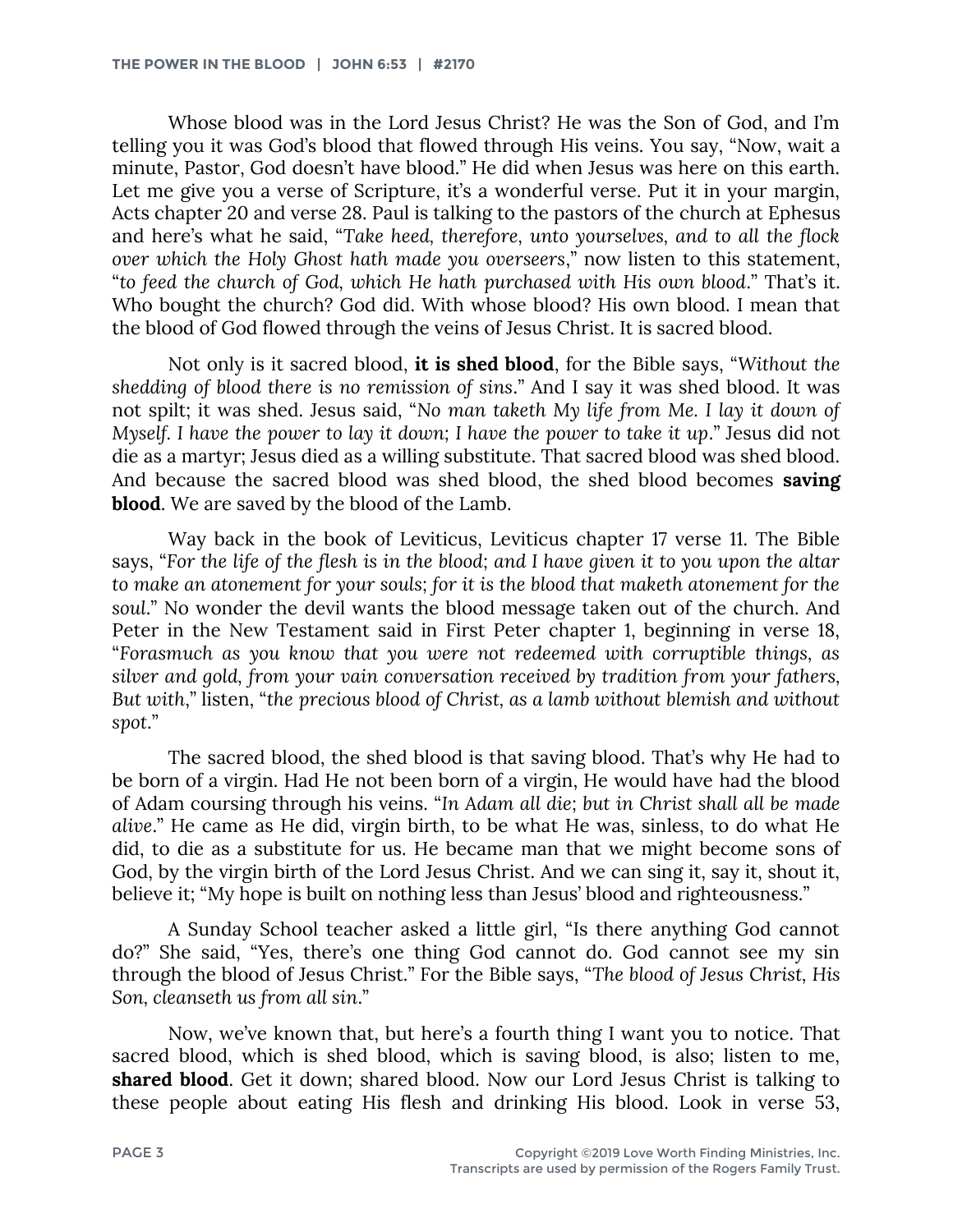"*Verily, verily, I say unto you, except ye eat the flesh of the Son of Man, and drink His blood, you have no life in you*." Now, folks, at that time when Jesus said that, they began to scatter, they began to leave, they got out of there. They said, "I don't want anything to do with this." They began to go here and there. They left Him; so much that Jesus had to go to say to His disciples, "*Will you also go away*?" What was it that so offended them when He said this that you had to eat His flesh and drink His blood? Well, over and over again, these Jews had been taught in the Old Testament, you don't drink blood, you don't eat blood.

Put these Scriptures down. You can understand why they left. Genesis 9 verse 4. God says, "*But the flesh with the life thereof, which is the blood thereof, ye shall not eat*." And Jesus here is talking here about drinking blood. You can wonder why these orthodox Jews left. Leviticus 3:17, it says, "*It shall be a perpetual statute for your generations throughout all your dwellings, that ye eat neither fat nor blood*." And, by the way, you'd be a whole lot more healthy if you'd obey that. Don't eat the blood, don't eat the fat for all your generations. That's what God said to the Jews. That's Leviticus chapter 3 verse 17. Then Leviticus chapter 17 verse 14, "*For it*," He's talking about the blood, "*is the life of all flesh; the blood of it is for the life thereof; therefore I said unto the children of Israel, 'Ye shall eat the blood of no manner of flesh; for the life of all flesh is the blood thereof; whosoever eateth it shall be cut off.*" And here Jesus is saying, "*Eat My flesh and drink My blood*." They said, "That's it. That's it; so long, goodbye, I'm outta here. This is horrible. It sounds like cannibalism. It's absolutely unorthodox. It's revolting. It's savage. Goodbye." They left. They were so offended at this statement of eating His flesh and drinking His blood.

Well, they were not listening through spiritual ears. Jesus is not talking here about eating His literal flesh and drinking His literal blood. That would have been impossible. Five or six quarts of blood in the human body; He's talking the human race. I mean, there's not enough blood if we were to eat His literal flesh, His literal blood. Skip on down to verse 61, "*When Jesus knew in Himself that His disciples murmured at it, He said unto them, 'Doth this offend you? What and if ye shall see the Son of Man ascend up where He was before*?'" And then notice, here's the key to the whole thing in verse 63, "*It is the Spirit that quickeneth*." Do you know what the word, quickeneth, means? It means to make alive. The Bible speaks of the quick and the dead. Just like in big city traffic, if you're not quick, you're dead. "*It is the Spirit, it's the Spirit that quickeneth; the flesh profiteth nothing*," now underscore this phrase, "*the words that I speak unto you, they are spirit, and they are life*." Jesus said, "I'm not talking about eating My literal flesh. I'm not talking to you about drinking My literal blood. I am talking symbolically." "*The words that I speak unto you, they are spirit and they are life*."

Jesus is using symbolic language. Jesus is using spiritual language. So we have to move from the physical to the spiritual to understand what our Lord is talking about because God created both worlds. He created the physical world and He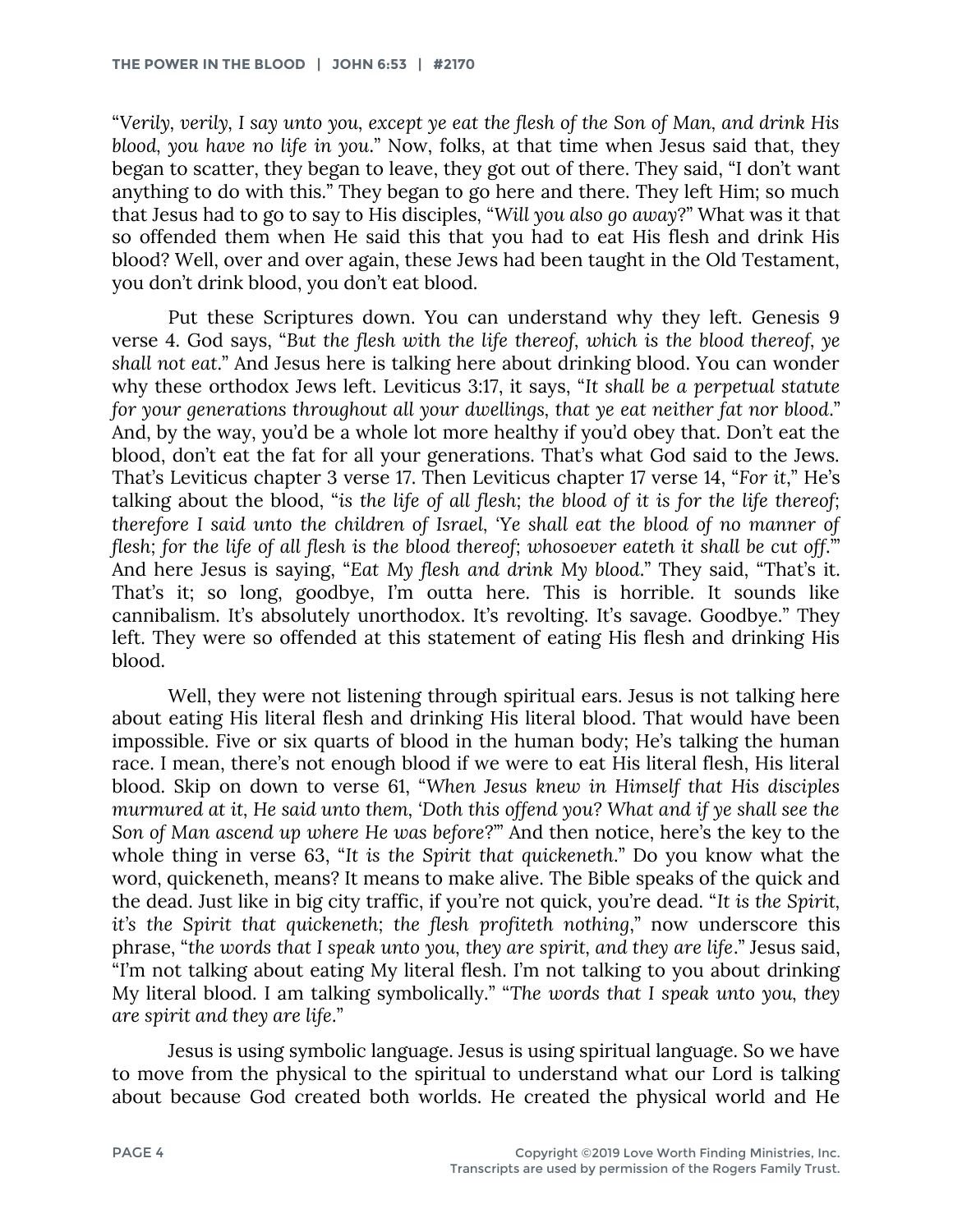created the spiritual world, and the physical world is just an image of the spiritual world so we can understand things. What Jesus is saying when He's saying, 'You eat My flesh and drink My blood," is that, "You let My life be in you." Look again in verse 53 and then you're going to understand it. "*Jesus said unto them, 'Verily, verily, I say unto you, Except ye eat the flesh of the Son of Man, and drink His blood, you have no life in you*." And then look in verse 57, "*As the living Father hath sent Me, and I live by the Father, even so he that eateth Me, even he shall live by Me*." What Jesus is talking about is this; that we must feed our spirits on Him, that Jesus, don't miss this; Jesus is to your spirit what blood is to your body. That's it.

Did you get it? Could you repeat it? If I gave you a test on it, could you write that down? That'll be on the final examination. Jesus is to your spirit what blood is to your body. Just as the life of the flesh is the blood, the life of my spirit is Jesus Christ. Do you understand that? "*The words that I speak unto you, they are spirit and they are life*." And Jesus is not talking only about the saving blood; He's talking of now about the shared blood. Jesus was talking about His life being in me.

Do you know the reason that many Christians are failing? I mean, they're saved, they're born again, they're Heaven born, Heaven bound, but they're not living in victory because they may understand the saving blood, but they've never understood the shared blood. They have never understood what it means to eat His flesh and to drink His blood. That is literally to feed on Him.

I read a book by Dr. Paul Brand, wonderful surgeon, the title of the book is, "In His Image." And he said some wonderful things about the blood and I'm going to try and share some of them with you. Although the sermon outline is mine, some of the thoughts are his because I'm certainly not a medical doctor. And I want to share some things he said concerning blood. And I want us to think about the natural world and then I want us to make the application to the spiritual world.

Number one; listen to me, **we must appropriate the constant provision of the blood**, we must appropriate the constant provision of the blood. Every word there is important. We must appropriate the constant provision of the blood.

Now your body right now, sitting in that seat, lives at the mercy of the blood. Your blood is constantly providing every cell in your body with nourishment. I want you to imagine a pipeline that runs all over the world, and it runs past every village, every town, every city, and it goes down every street, every alley, every pathway into the smallest, little hut, little home. A pipeline is just flowing all over the world, all around the world. There's not an island, there's not a continent, there's not a village, there's not a hamlet, there's not a neighborhood this pipeline doesn't go. And in this pipeline are little boats that are just going through this pipeline everywhere. These little boats are just going all over. And on those boats is everything that a human being would need to survive. And so, if they need anything, any kind of sustenance, all they have to do is just kinda reach into that pipeline and take what they need off of those boats, and those boats are just constantly coming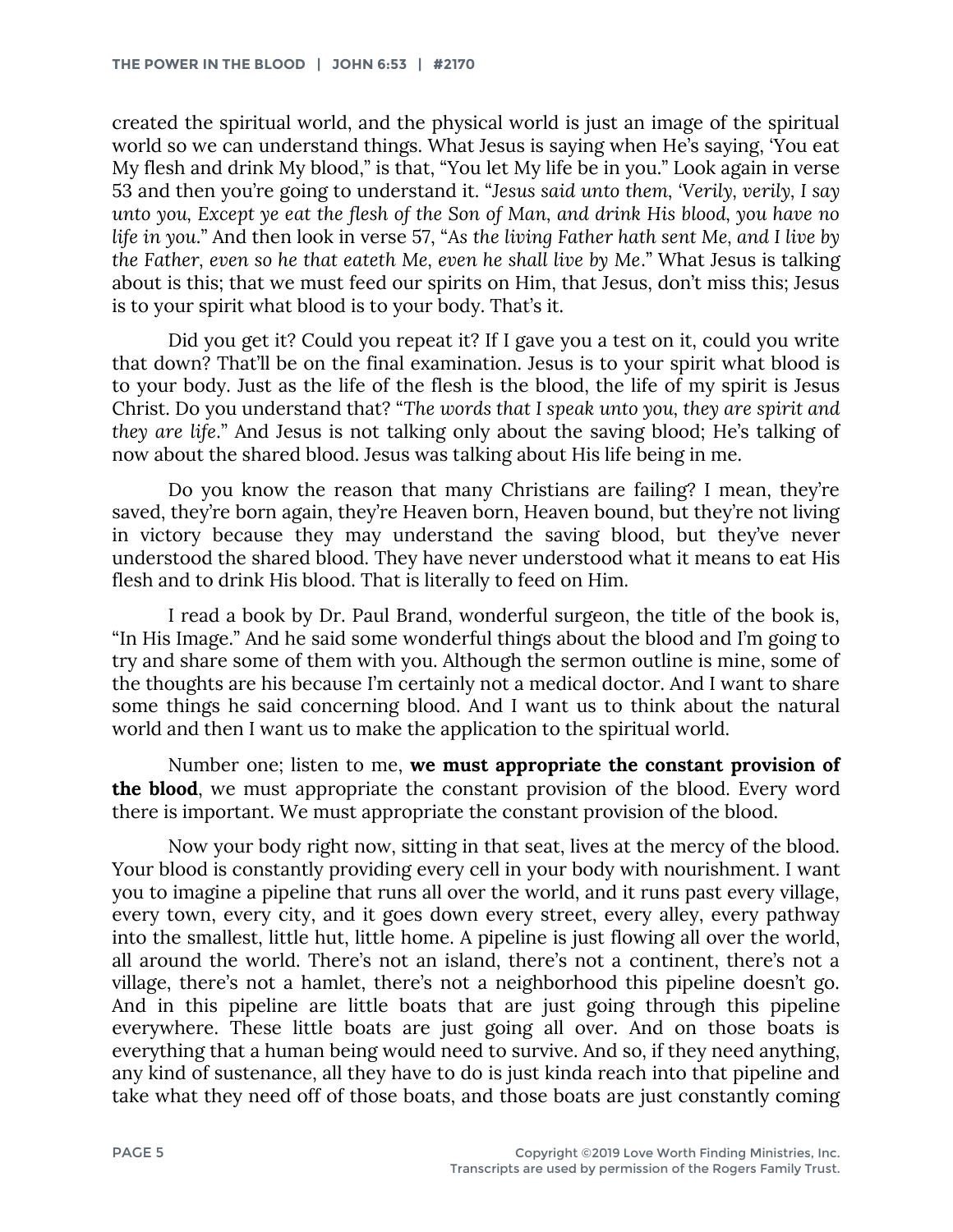and everybody is just getting what they need off those boats that are coming fast. Well, friend, that is what the blood does in your body. There is a pipeline in your body that is just supplying your body with everything that your body needs. Those little boats are the red cells in your blood stream.

And through these vessels, through this pipeline to every cell, every part of your body, every organ of your body the blood is flowing, and the blood, these red cells, how many of those? Dr. Brand says one hundred trillion of these little boats are just going through your body like that. While you're sitting here, just flowing to every part of your body, pipeline is going. And in those boats is everything that every cell of your body needs in order to have life. There's: oxygen, amino acid, nitrogen, sodium, potassium, calcium, magnesium, sugars, lipads, cholesterol, hormones; everything you need is on those little boats, and your cell is just picking them out, picking them out, picking them out, and they are just flowing past just like this. I mean billions of them, just going like this. No wonder you're so tired. That's all going on inside of you right now as you sit there.

Now, you live at the mercy of these cells. You could live a few days without water. You can live several weeks without food. Only a few minutes without oxygen. And those red cells are bringing that oxygen to your body as you sit here. And so, these vessels have everything that you need. Now, that's the reason why you have to keep replenishing the blood because approximately 45 billion of your red cells will die today. And 2 to 3 million die a second, so you've been sitting here dying while you're listening to me right now. These blood cells are dying, but they're being reproduced all of the time.

One of the most commonly accepted medical facts is this; the life of the flesh is in the blood. Now men did not know that for a long time. It wasn't until about the 16<sup>th</sup> Century that William Harvey even discovered that the blood circulates in the human body. But every cell in your body lives at the mercy of your blood. Your blood is a red river of life. And so Jesus is saying to His body, to the church, "You've got to have My blood in you." Not only is it saving blood, it needs to be shared blood.

You know, the Bible says over there in the Book of Romans chapter 5 verse 10 "*For if, while we were enemies, we were reconciled to God by the death of His Son*," that's the saving blood, "*much more, being reconciled, we shall be saved by His life*." That's the shared blood. Listen, listen. Jesus Christ gave Himself for us that He might give Himself to us.

Now you want me to tell you why we're failing? We can be going to Heaven and we can thank God for the shed blood, which is saving blood, but He gave Himself for us that He might give Himself to us, that we eat of His flesh, drink of His blood. And He's saying that My life might be in you, for He goes on to say, listen, "*If we have been reconciled by His death, much more we'll be saved by His life*." Saved by His life. There is the saving life of the Lord Jesus Christ. God didn't just forgive you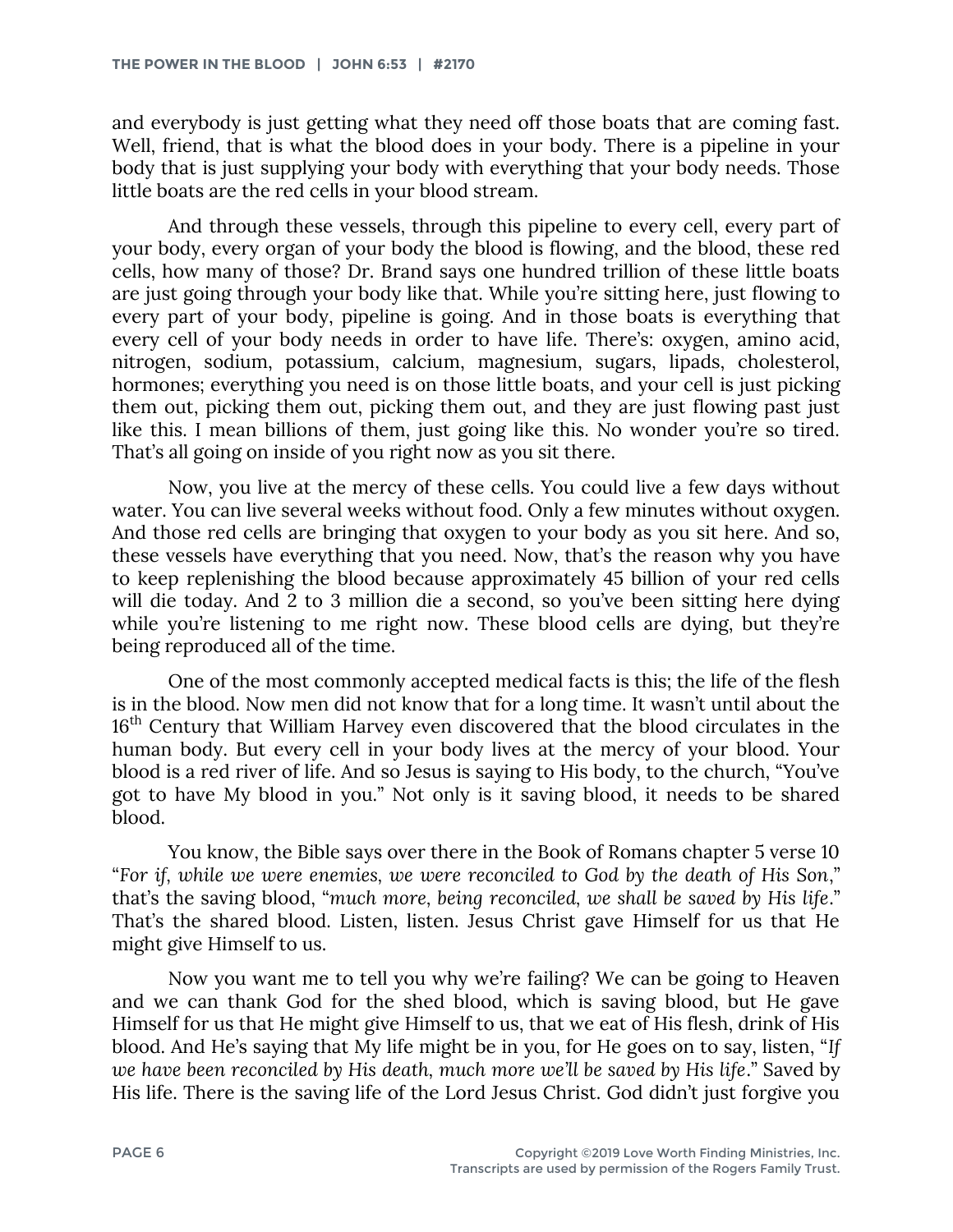and say, "All right. Now gut it out. Live it as best you can." No. Just as in my human body everything that my human body needs to exist is delivered to me by those red blood cells, those little boats coursing through all these channels in my physiological makeup, so everything I need to live the Christian life is in Jesus.

Put down Second Peter chapter 1 and verse 3, a great, great, great verse, listen to it, "*According as His divine power*," don't you love that? "*His divine power*." Boy, we just blow past these words, don't we? Listen to it, "*According as His divine power hath given unto us*," listen, "*hath given*." We already have it. Not will give, not might give, not that we need to beg for it, "*Hath given to us all things*." Not some things. A-double-L. How much does that mean? What does it all mean? It means all. Listen, "*According as His divine power hath given unto us all things that pertain unto life and godliness, through the knowledge of Him that hath called us to glory and virtue*."

How many people do you know are living in glory and virtue? Not many because they have not appropriated what God has given us. By His divine power He has given to us all things, all things that pertain unto life and glory. How many of you have all the love that you need? How many of you have all the wisdom you need? How many of you have all the strength that you need? How many of you have all the courage that you need? How many of you have all the patience that you need? Well, I submit to you, friend, that you do have all that you need. You say, "If I have it, how come I don't have it?" You don't have what you have because you haven't possessed your possessions. God has given it to you, and what you need to do is to possess what God has already given to you.

Peter says, listen, "*His divine power He has given us all things*." All things; not He will give, might give. He has given to us. What did God tell Joshua when Joshua was about to go into the Promised Land? Let this rug represent the Promised Land. Let me represent Joshua. And God says to Joshua, "Now, Joshua, there's the land, go in and possess it." And then He says, "*Every place that the sole of your foot shall tread upon, that have I given you*." Now here's Joshua over here; there's the land over there. Was it Joshua's? Yes. Did he have it? No. Why? He did not possess his possessions. "*Every place that the sole of your foot shall tread upon, that have I given you*." Not I will give it to you. Go in and take it. I've given it to you. Take it. It's already yours. Take it.

You say, "I don't understand that. What do you mean possess your possessions?" How many of you have books in your library you haven't read yet? Okay, are those your books? Yes. Have you possessed your possessions? No. You see, listen. We need to understand that we already have, through the blood of Jesus Christ, everything it takes to live the Christian life. I'm telling you there is a river of life flowing in us. And now Jesus is speaking metaphorically. He's not talking literally; He's talking symbolically. He said, "*The words that I speak unto you they are spirit and they are life*." There is an abundant life through the resurrected Jesus. Jesus Christ who gave Himself for us is Jesus who has given Himself to us that He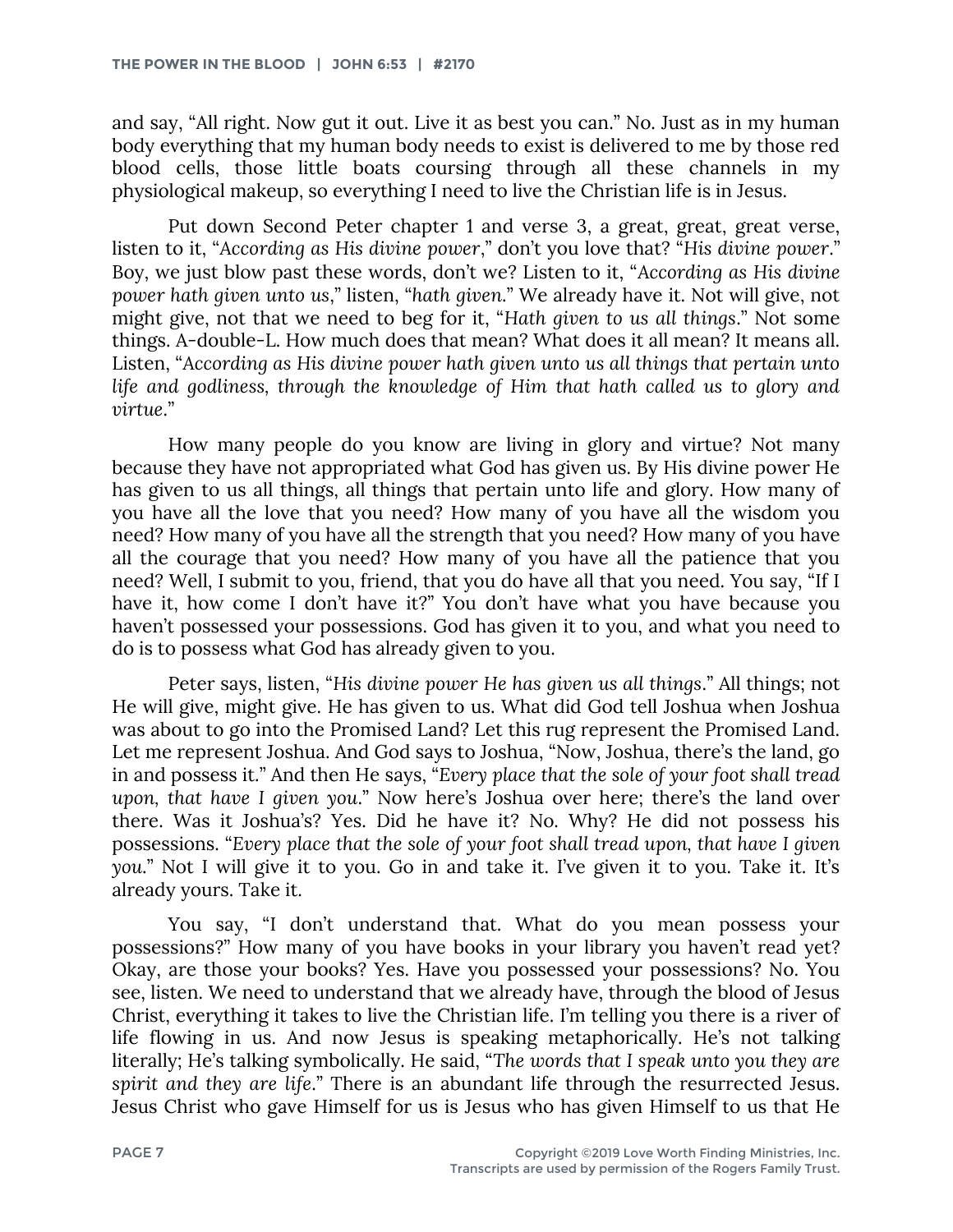might live through us. And that's what the Christian life is all about. There are so many people struggling and trying and failing, like that poor dog in the secret service. We need to possess our possessions.

Now, that's the first point, and I want you to get it down in your heart. We must appropriate the constant provision of the blood. Just as in my physical body the life of my physical body is the blood stream, in your spiritual life that life is Jesus in you.

Number two; **we must rely on the cleansing properties of the blood**, because not only does the blood supply, but the blood cleanses. Did you know that your blood not only is bringing those little boats that we're talking about that are constantly bringing everything that you need to nourish every soul, did you know those same little boats that are bringing all those wonderful things to every cell in your body are the same little boats that are hauling away the garbage? I mean those red cells they give all the stuff that you need. It's all in there. Then they pick up all of the uric acid and they pick up the carbon dioxide and they pick up these poisons, these toxins, and they're carrying them away. They're carrying them to the lungs to be expelled; carrying them to the kidneys to be extruded. They're just taking all of these things. Be an amazing thing if you could get the milk truck to be the garbage truck at the same time, wouldn't it? That's what God has done. No wonder the Psalmist said, "*I am fearfully and wonderfully made*."

The blood not only supplies every need, but, dear friend, it cleanses constantly. It cleanses constantly. First John 1:7, "*The blood of Jesus Christ, His Son*," does what? "*cleanses us from all sin*." Not it cleansed; past tense. It is continually cleansing us. And without the blood flowing you're going to have a lot of toxin that builds up in you. Dr. Brand said, "You can take a cuff." You know, when they take your blood pressure and they go puff, puff, puff, puff, puff, puff, and that thing goes like that. You've been there, you've done that? "Put a cuff on your arm," he says, "and pump it up real tight." And then, he says, "Begin to exercise your arm, begin to do something. Get a rubber ball and begin to squeeze it. At first," he said, "you'll feel weak. Then after a while you'll feel worse than weak. After a while you will feel pain." And he says, "After a while the pain will become so excruciating that you will scream in pain if you've just cut off the blood flow." Why? You know what's happening? There are toxins that'll be building up in that arm, in that hand, and the blood will not be flowing through there and the blood will not be carrying away those toxins, and the pain will be overwhelming. Then you release, release that cuff and the blood begins to flow back and forth again. You feel that relief.

Now, folks, I know a lot of folks who are living painfully because they've let toxins build up in their lives: worry, and envy, and jealousy, and fear, and pride, and bitterness, and doubt. Those things just build up. And if you don't allow the shared blood to be constantly cleansing you, you're going to be living a life of pain. First John 1:7, "*The blood of Jesus Christ, God's Son, cleanses us from all sin*." And if those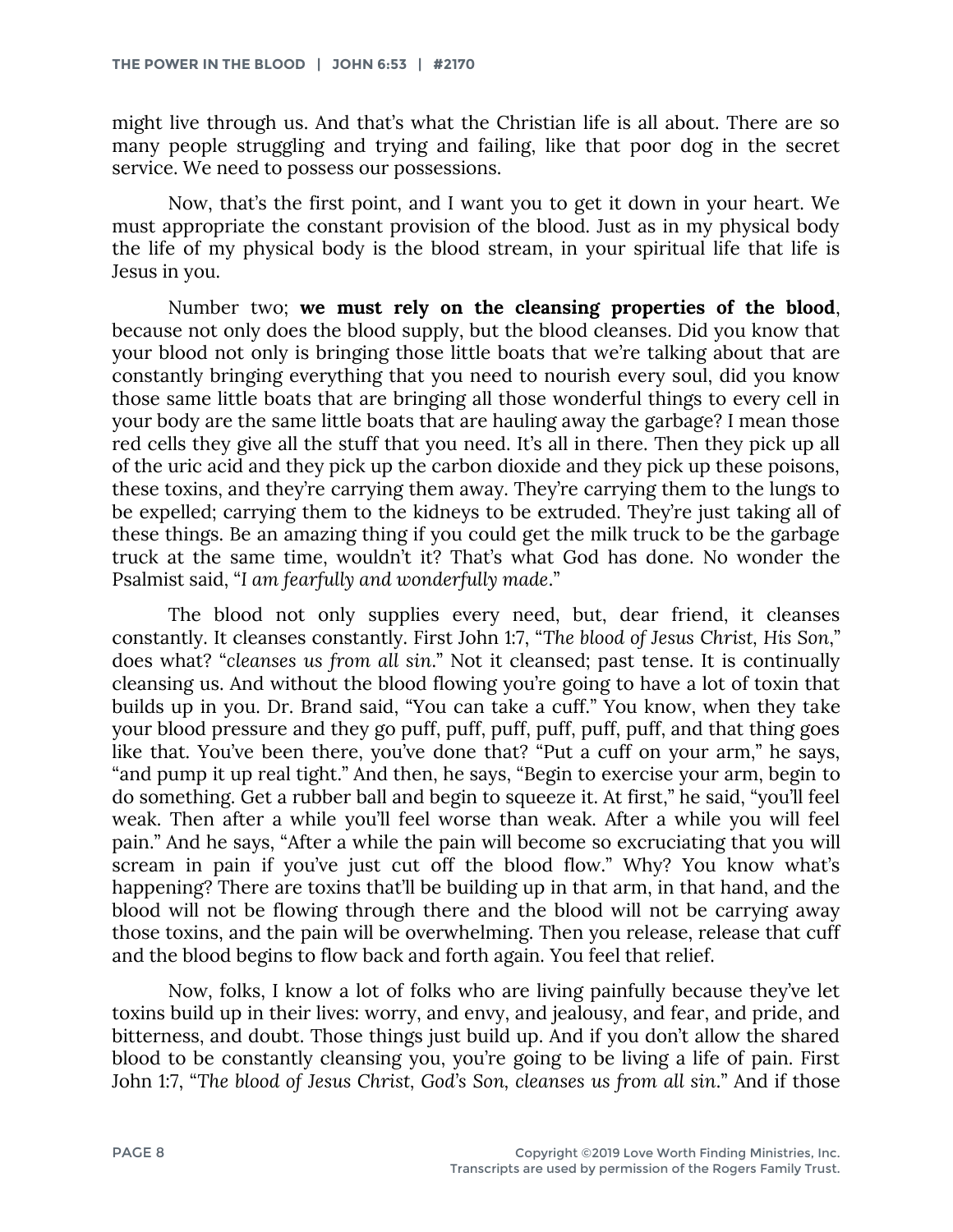things, those toxins are in you, it's because you've not been letting the blood of Jesus flow through you.

Now you may be saved and on your way to Heaven, but you're miserable, you're miserable because you don't have the saving life of Jesus Christ in you and you're just miserable. You see, listen, not only is there the constant provision, friend, there is the cleansing property of the blood. It is the blood that cleanses: in the physical world and in the spiritual world.

Put down this verse from Hebrews, chapter 9; talks about the cleansing power of the blood. Hebrews 9, beginning in verse 11, "*But Christ being a high priest of good things to come, by a greater and more perfect tabernacle, not made with hands*," that is to say, not of this building, "*neither by the blood of bulls, of goats and calves, but by His own blood, He hath entered once into the holy place, having obtained eternal redemption for us. For if the blood of bulls and goats, and the ashes of a heifer sprinkling the unclean, sanctifieth to the purifying of the flesh*," listen to this, "*how much more shall the blood of Christ, who through the eternal Spirit offered Himself without spot to God, purge your conscience*." Do you know what the word purge means? It means purify. "*From dead works to serve the living God*?"

You don't have to go around with unconfessed, unforgiven of sin. You don't have to drag yesterday into today. I've told you before, the way I start a day, on a normal day, is to lift my hands to God and just say, "God, I thank You, Jesus, that You gave Yourself for me." That, friend, is the saving blood. Then I lift my hands and I say, "Thank You, Jesus, that You gave Yourself to me!" That is the shared blood. Then I lift my hands in surrender and I say, "Now, Lord, live Your life through me. I am Yours today. Live Your life through me." He didn't just forgive me and say, "Okay, Adrian, it's up to you." He gave Himself for you that He might give Himself to you that He might live His life through you. And just as your body survives by that red river of life, the blood that is flowing in your body right now, the blood of Jesus Christ, the life of God wants to flow through His church, and there's that constant provision and there are those cleansing properties of the blood of Jesus Christ. It is the blood that cleanses. It doesn't say cleansed. It says cleanses. It is continually cleansing when we let that blood flow.

Now here's the third thing. Number three; **we must claim the conquering power of the blood**. The cleansing properties, but also the conquering power of the blood. Did you know that there is power, power, wonder-working power in the blood of Jesus? Do you know what the great enemy of mankind is? The great enemy of mankind is not war. The great enemy of mankind is not wild beasts. The great enemy of mankind is bacteria and viruses. In 1348, the Black Plague hit Europe. What had happened is this, that about a million visitors had come to Rome. And when they were there they got infected with the plague, and historians tell us that it killed one third of the people in Europe, one third. I mean, it would be like just taking one third of this auditorium and they all were killed with that one disease.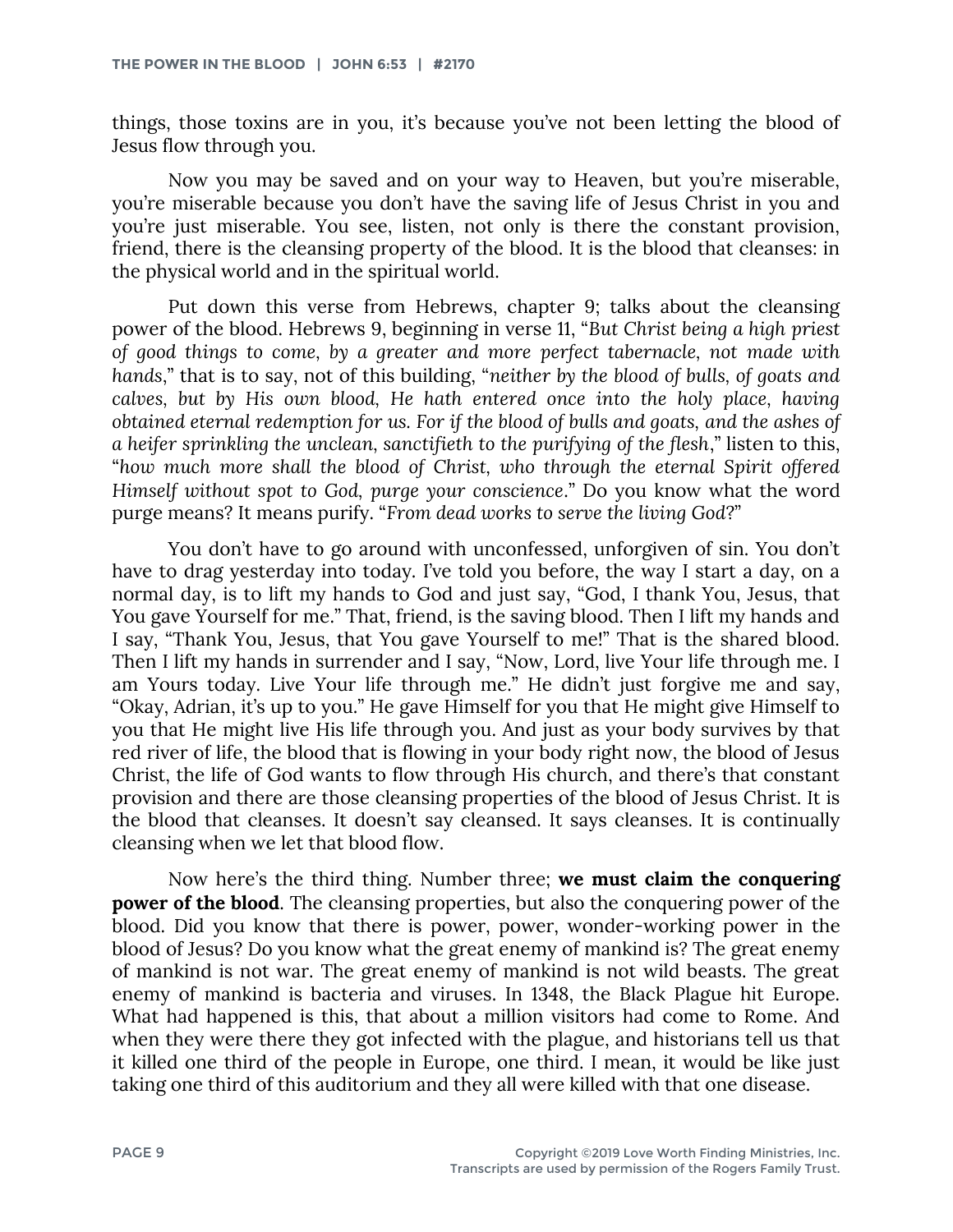Now these bacteria, these viruses, they invade the body. And when they invade the body, listen, the blood declares war on them. Now the part of the blood that does that is the white blood cells. Dr. Brand says, "There're five distinct kinds of white blood cells." And let me quote him. He says, "Some white cells, armed with crude chemicals, serve as shock troops and attempt to overwhelm the invaders through sheer numbers. Others with massively shielded cell walls roll in with heavier ammunition like battle tanks. Attack strategy differs also. Some white cells free float in the blood stream sniping at strays. Some stalk the vital organs, alert for any invader that may slip through the initial defenses. Others try to corral invaders into a fortress-like lymph gland for execution. And still others, the sanitary core, linger until the battlefield is, is strewn with bits of cells and leaking protoplasm, then move in to clean up after the mêlée.

What he's saying is that there are warriors inside of you, these white cells, normally 25 billion at one time in the body. But if you get an infection, those 25 billion can multiply 10 times that many right away. That's one way a doctor can tell whether or not you have an infection. And some of these white cells have little entities attached to them called antibodies. That's kind of a bad name because they're not against the body; they're really for the body, called antibodies. And these antibodies have a memory. And if there ever comes an invader, any kind of a virus or bacteria, this antibody has a memory, said, "I know you. I know your name. I know your rank. I know your serial number. I know what you're up against." And this antibody tells the right kind of white cell, said, "Go get him. Sic him. Get him." And these antibodies have a memory, a wonderful memory. And so, they mobilize these white cells in your body to go and attack that enemy, and an antibody will only attack one kind of an enemy. For example, the antibody against measles would not be an antibody against polio, or whatever. But you have all these little antibodies.

We're so fearful and wonderfully made. And God's got these little gizmos in there and they're guiding these cells. You know, it's command central. But Dr. Brand said that sometimes a person will get a disease transported from some foreign land or something and comes over here, and the body doesn't know it; it doesn't recognize this invader. Never seen him before; doesn't know his name, doesn't know his rank, doesn't know his serial number. So the antibody runs to the lymph glands and says, "Look, we've got to build some munitions. We got to get started. We've got an invader. We've got to get ready. Come on, guys, get together. Come one, let's go, let's go, let's go." But there's a time gap and the body cannot mobilize and the body cannot get ready and this invader has come in and there's a time gap and people die because of the time gap, because there's no antibody and they're at mercy of this time gap. And then came along Louis Pasteur and Jenner, and others, and they learned something about how to immunize people against these diseases. And an immunization is you take a weakened or a tired form of that disease that somebody else has had and that weakened or tired form has a chemical memory and you put that from somebody else's body into your body and then your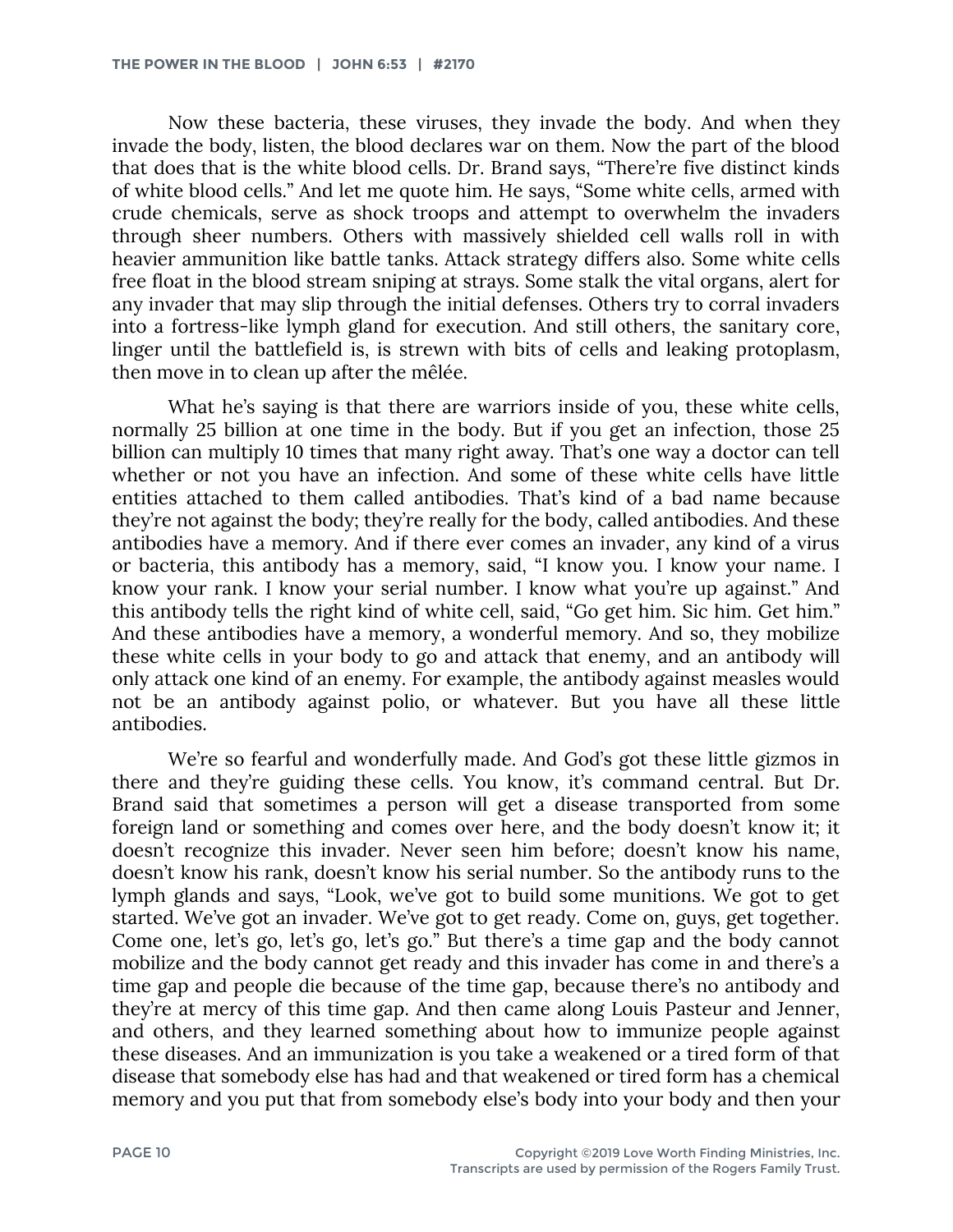antibodies have the same memory that that person's antibody has and then you're ready to go.

For example, smallpox, smallpox used to be a devastating disease. When Cortez, the explorer, came and visited the Aztec Indians, he left behind one of his soldiers that had smallpox, and in two years four million of the Aztecs died because they didn't have any antibodies. They didn't recognize this. Then one day, Jenner was talking to a milkmaid and she said, "I'm not afraid of smallpox." He said, "Why?" She said, "I've had cowpox." He got to thinking and he learned how to immunize by taking a weakened form of a disease and putting it in a human body so that that weakened form of that disease could then mobilize and get the name, rank, and serial number of these invaders and call their army to war. And we virtually eliminated smallpox because of this. And you know what they call that blood that has had this disease and overcome this disease? I love it. They call it wise blood, wise blood. "We know you. We're gonna get ya." Wise blood.

Now listen. A person who has been immunized has wise blood. Now listen to me carefully and I'm almost finished. The blood of Jesus is wise blood. Now that's the whole thing. The blood of Jesus is wise blood. You see, anything Jesus has overcome we can overcome. Anything Jesus has overcome we can overcome. John 16, verse 33, "*These things have I spoken unto you that ye might have peace; in the world ye shall have tribulation, but be of good cheer; I have overcome the world.*" And that's the reason they said over there in Revelation chapter 12 and verse 11, speaking of the saints who're coming doing warfare against Satan, "*And they overcame him by the blood of the Lamb*." "*They overcame him by the blood of the Lamb*." Satan has no power against the blood of Jesus Christ that flows through His body, which is the church. This is the shared blood. We're not here just to wallow in pain. Jesus said, "Because I live, you'll live also. My life is in you. If you don't eat My flesh and drink My blood, you won't have any life in you."

Thank God for the constant provision of the blood. Every need I have is in the blood of Jesus. Thank God, friend, for the cleansing power of the blood because all of my sin can be forgiven in the Lord Jesus. Thank God for the conquering power of the blood, the wise blood, Jesus has overcome and so can I.

Napoleon, they said that Napoleon, after he lost the Battle at Waterloo, was in a chart room with some of his generals. And, they had the map of the world up there. And the British Isles were in red. And they said Napoleon took a pointer and pointed to the British Isles that were in red and said, "Had it not been for that red spot I would have conquered the world." Surely the devil has to say that about Calvary, doesn't he? "Had it not been for that red spot I would have conquered the world." "There is power, power, wonder-working power in the precious blood of the Lamb." Friend, let that blood that was shed on Calvary now flow through you.

Well, you say, "Pastor, how do you do that?" Read that sixth chapter of John. Here's what it is. Jesus said, "*The words that I speak unto you, they are spirit, and*